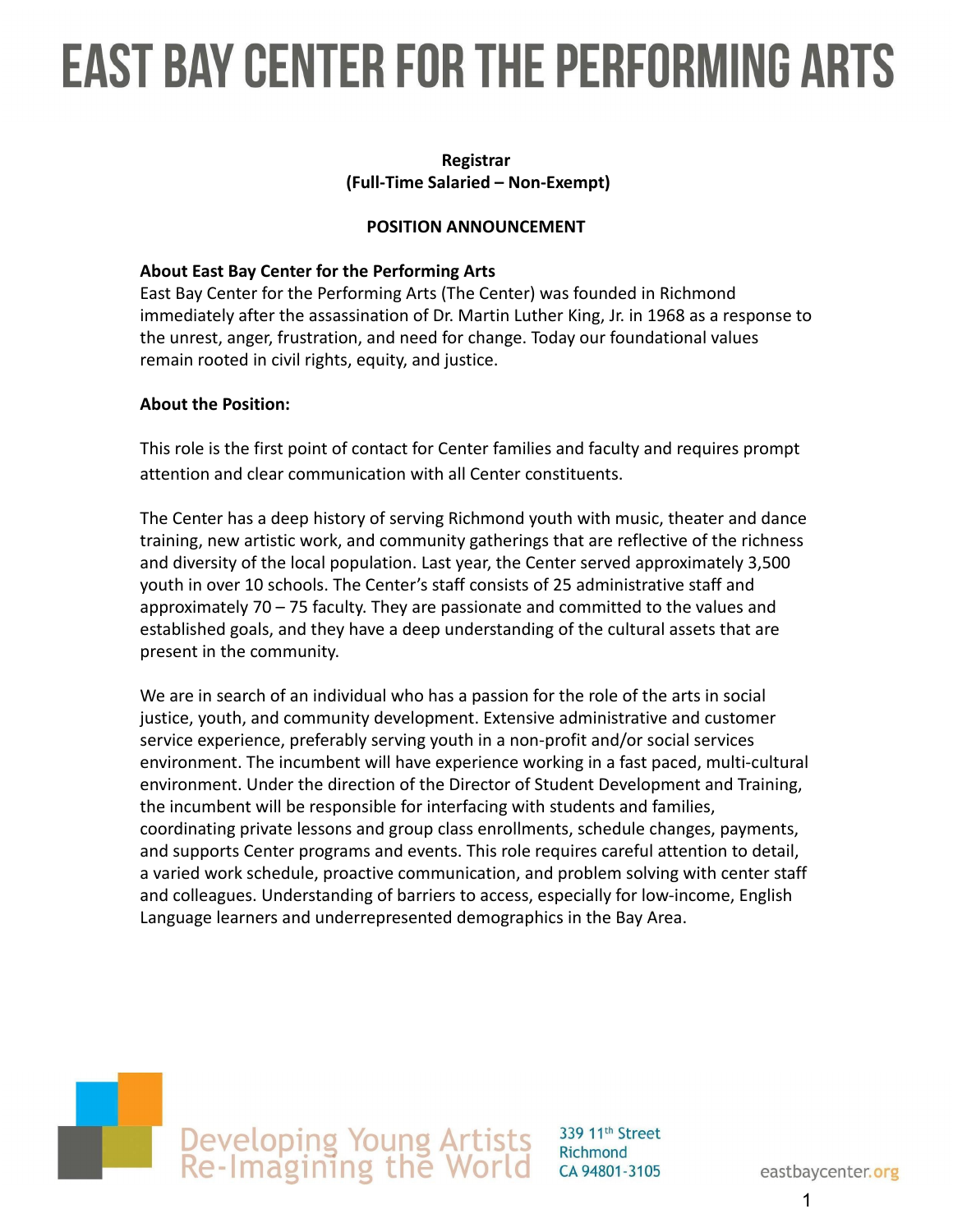### **EAST BAY CENTER FOR THE PERFORMING ARTS**

#### **Some Key Responsibilities:**

- Oversee the student admissions process and ensure students and families are properly enrolled for the Fall and Spring Sessions, and the Summer Saturday Series.
- Responsible for updating and maintaining students' registration records, attendance, class enrollments, schedules, payments, and other details necessary to support registration for the Center's on-site programs.
- Maintain an accurate private lesson roster and make changes in a timely manner
- Generate and send private lesson invoices to families once a month.
- Collect monthly payments from families and assist them in setting up payment plans as needed.
- Process private lesson reimbursements to families after each pay period, if needed.
- Collect end of term balances from families continuing their lessons to the following term.
- Forward private lesson attendance report to the finance department bi-weekly.
- Ensure student/family records are updated with new information, attendance, finances.
- Train staff at the registrar's office to use software related to records administration.
- Keep and maintain confidential student documents securely.
- Communicate with and recruit volunteers for annual and community events.
- Transfer any written enrollment records to a computer database (ASAP lesson requests, scholarship information, etc.)
- Perform other related duties as assigned.

#### **The ideal candidate will have:**

- High school diploma or equivalent.
- Minimum one (1) year experience working with children in a performing arts environment.

339 11th Street Richmond CA 94801-3105

- Minimum three (3) years' experience working in a customer service role.
- Experience as a practicing artist (music, dance, or theater) is a plus.
- Excellent verbal and written communication skills